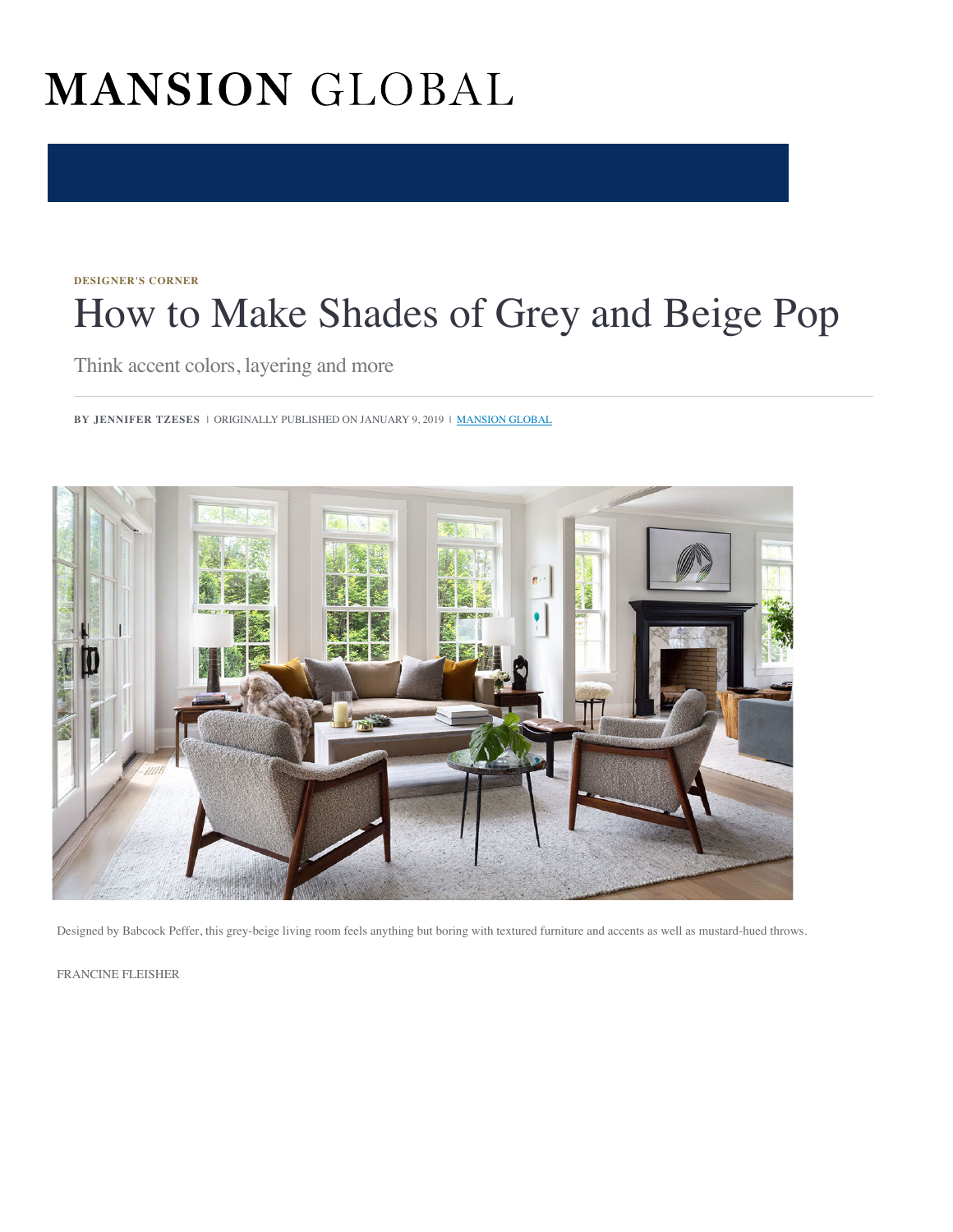Each week Mansion Global tackles a topic with an elite group of designers from around the world who work on luxury properties. This week we look at how to make grey and beige anything-but-boring.

In the design world, shades of grey and beige are the ultimate neutrals. But they often come with a reputation for looking sterile.

However, there are many ways to use these colors and still create a space with personality.

"Choosing the perfect neutral hue for a space's all-over wall color is a tried-and-true approach to decorating," said Erika Woelfel, vice president of color and creative services at Behr Paint. "But contrary to what some color lovers believe, neutrals like grey and beige don't have to be boring. They can actually be quite complex and provide a perfect backdrop for other colorful accents and design elements.

To work with these shades to their best advantage, follow these tips from the pros.

# **Keep Things Interesting**

"Each shade of grey or beige comes with different undertones—brown, beige, pink, blue, yellow—which can completely change the feel of a room. While neutrals will always be a popular choice for walls, the emergence of certain undertones in popular shades changes. In 2019, expect to see updated, warm neutrals on the rise in interiors, replacing the cold, sterile feel of some greys and whites. For the best of both worlds, try a just-right greige like Behr's Elephant Skin.

"Contrast is the key to adding visual interest to a neutral space. If your living room walls are charcoal grey, lighten the mood with contrasting hues and textures through different design elements. Try adding a leather couch, furniture with natural wood tones, a colorful or bright white accent wall, patterned pillows or a chic boho rug. These design touches will add dimension and keep the room from feeling too uniform.

"Light, barely-there shades of grey and beige can open up a room and make it feel expansive. On the other hand, deep greys and browns create a moody vibe with a cocooning effect. It's essential to take the time to sample several options across the light-to-dark spectrum on the wall itself before taking the plunge.

"With neutral walls, the accent color options are endless—but be sure to choose colors with shared undertones. Pull in hues from other room elements, like your favorite piece of art, a colorful backsplash or rug to create a cohesive look.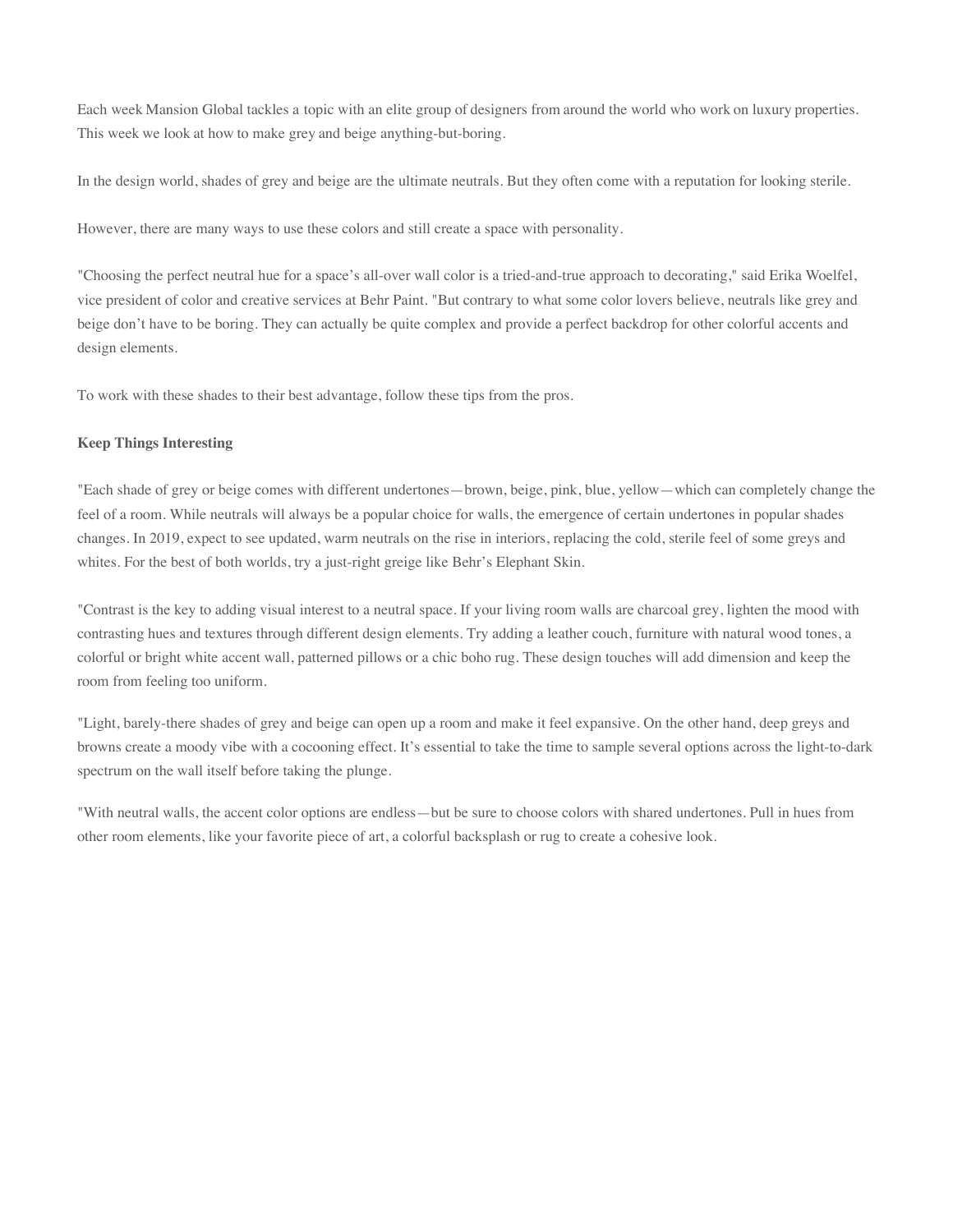

Even the darkest of greys has dimension with burgundy-hued furniture and artwork and accessories with gold accents. Behr Paint Company

# **— Erika Woelfel, vice president of color and creative services at Behr Paint**

# **Add Accents**

"The easiest way to stop grey and beige from looking too neutral is by adding artwork and accessories that bring in other colors and textures. With neutral palettes, it is very important to layer the materials and colors through texture or patterns, otherwise spaces can feel flat and bland.

"Using dark and light iterations of these shades creates drama by way of a deeper contrast. When a room has high ceilings and plenty of natural light, grey/beige works well, as the volume and light already exist. If a room has limited natural light and proportions, however, then you need to play with contrasts, such as dark versus light, to create a warm atmosphere.

"Creating groups of accent colors that work well together for each area or space is important to avoid any clashing."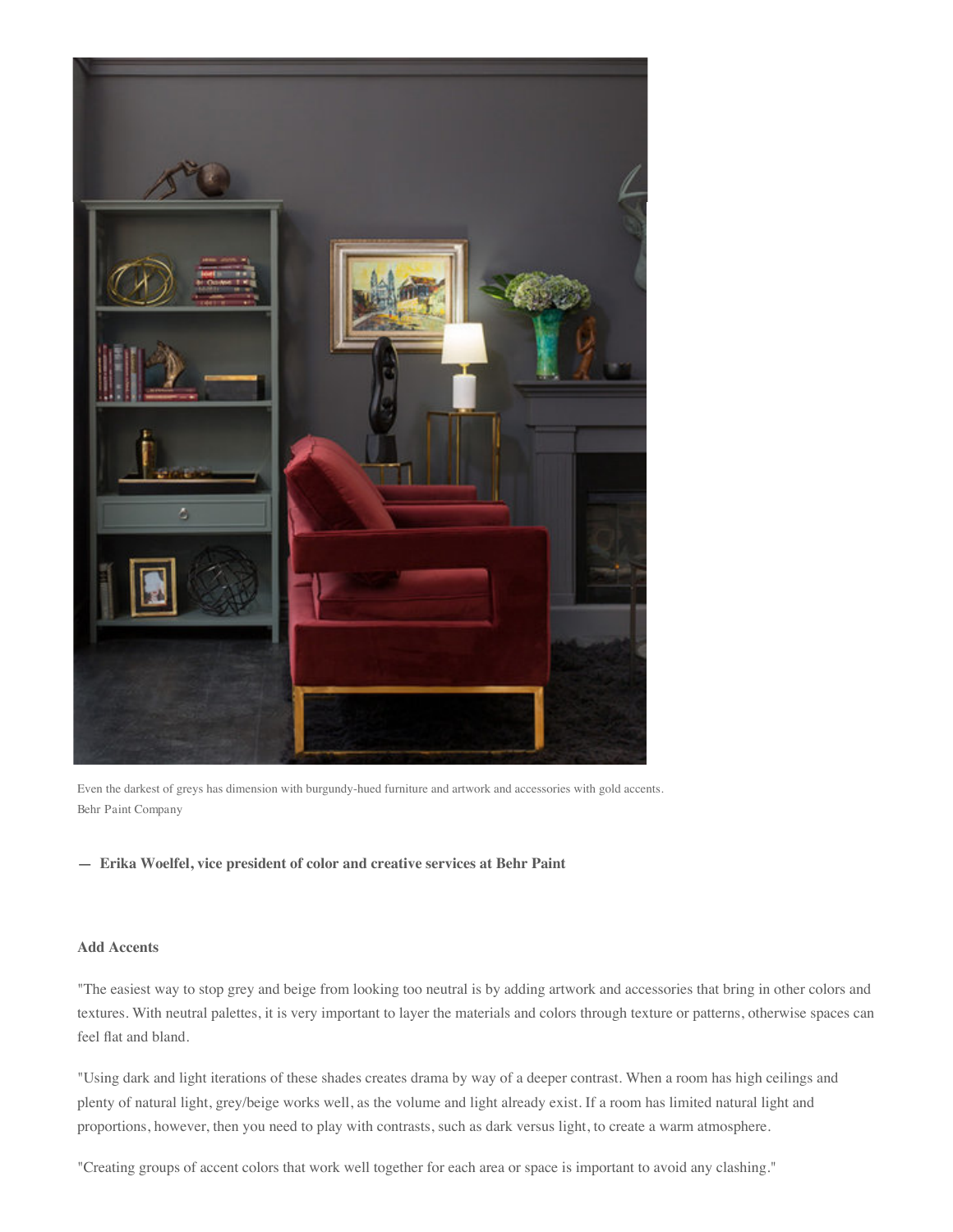

Neutral walls and flooring are punctuated by a primary color pop by way of art and accessories in this Chelsea penthouse designed by Elnaz Namaki and Hugo van Bilderbeek of HvB Development. Elnaz Namaki Studio and HvB Development

#### **—Elnaz Namaki of London-based Elnaz Namaki Studio**

#### **Vary Tones**

"Grey and beige create a calm and minimal environment. However, with the right amount of color saturation, they can provide a lot of warmth and richness.

Different shades of grey and beige deliver a modern and sophisticated aesthetic, and yet depending on the coolness or warmth of the tones, the visual impact shifts. A key component to designing a room using neutral tones is mixing up fabric textures and materials.

"If the major pieces in a room are neutral, they will stand the test of time because color can always be added via accent pieces, art and accessories.

### **—Cristina Peffer of Babcock Peffer in Southampton, New York**

#### **Focus on Light and Texture**

"Grey and beige can create a very sophisticated and elegant foundation for a home. They serve as a backdrop for beautiful collections, such as furniture and artwork, further elevating them.

"There is so much you can do to vary grey or beige. The play on textures, sheens, and patterns can have an enormous impact. To me, it is how materials move and reflect light that make a space dynamic.